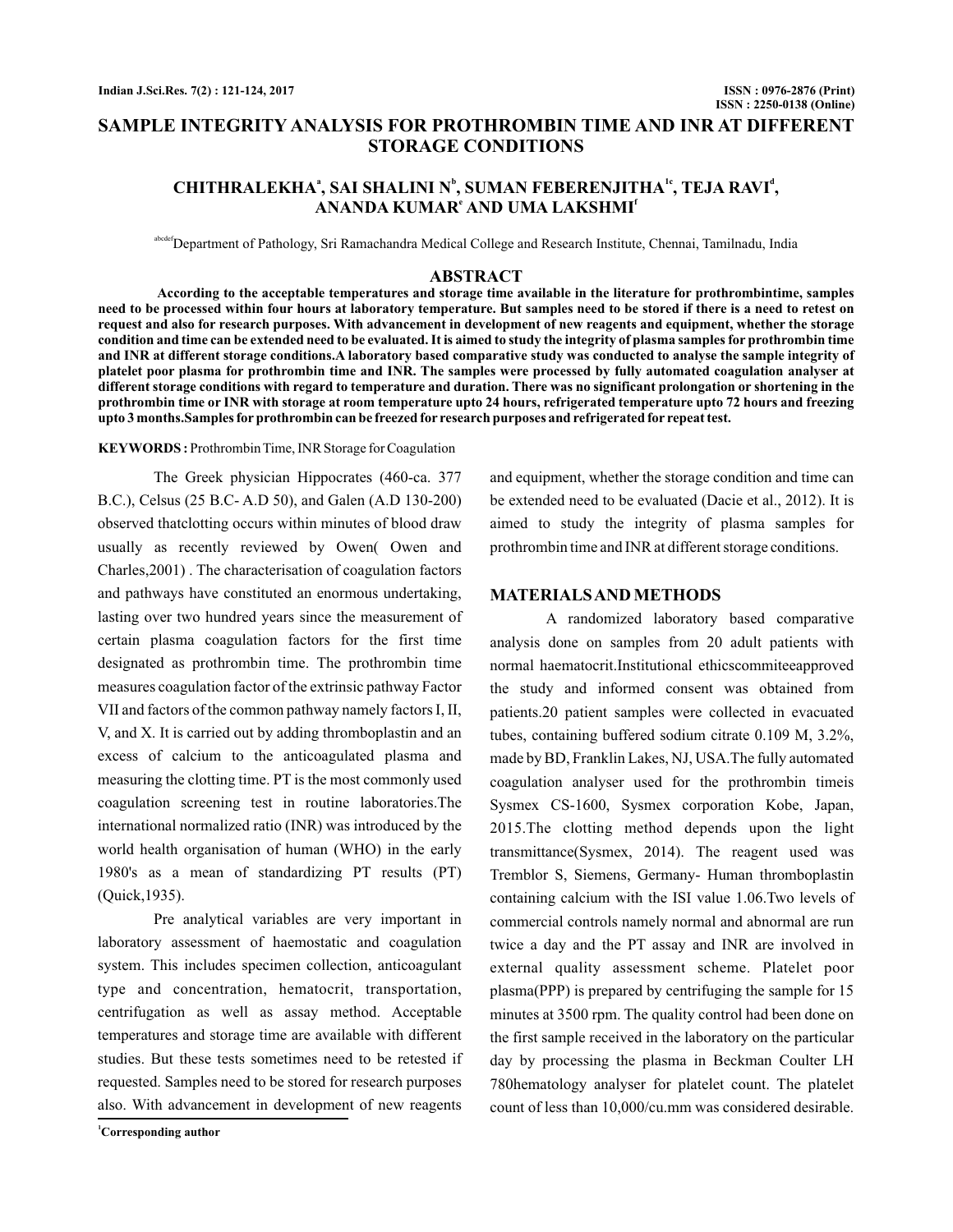#### **CHITHRALEKHA ET AL. : SAMPLE INTEGRITY ANALYSIS FOR PROTHROMBIN TIME AND INR...**

Each sample was aliquoted in 13 containers with 100 µl each and were stored at different temperatures namely room temperature, refrigerated temperature of 4°C, freezing at - 20°C and -70°C. The samples were processed for prothrombin time at the schedules mentioned

- i. Samples at room temperature- within 1 hour,8 hours, 12 hours, 24 hours.
- ii. Samples stored at 4°C- 24 hours, 48 hours, 72 hours.
- iii. Samples stored at -20°C- 1 week, 2 week, 3 week.
- iv. Samples stored at -70°C- 1 month, 2 months, 3 months.

Statistical analysis was done in R commander, software. Comparative studies between the values were done using student t-test. The prothrombin time and INR value done on the samples at room temperature within 1 hour is considered as the true value of the patient. The results obtained at different storages are compared with the true value with mean  $\pm$  SD calculated. Any difference is considered significant, if the p value is less than  $0.05$  (p= 0.05).

### **RESULTS**

The age of the patients ranged from 21 years to 80 years with a mean range of 47.4 years. The male : female ratio is 2:3. Hematocrit value of the samples varied from 29.9% to 42.3%. The PT and INR values at different storage conditions are shown in the table 1. The prothrombin time at room temperature within 1 hour of testing ranged from 12.4 seconds to 56.4 seconds with the mean value of  $19.47 \pm 9.63$ seconds. There were no differences noted in the PT values when compared to the PT value done at room temperature within 1 hour.

The INR at room temperature within 1 hour of testing ranging from 0.9 to 4.47 with a mean value of  $1.5 \pm$ 0.77. No difference was noticed in the INR values under storage conditions up to 1 month at -70°c. However, INR was low when done on samples stored at 2 months and at 3 months at -70°c. But this difference was statistically not significant.The INR done on samples stored at room temperature within 1 hour of testing ranged from 0.9 to 4.47 with a mean value of  $1.5 \pm 0.77$ . There was no difference noticed in the INR values under storage conditions up to 1 month at -70°c. However INR was low when done on samples stored at 2 and 3 months at -70°c. But this difference was statistically not significant (Table 1).

## **DISCUSSION**

There have been studies done on the sample integrity analysis for coagulation tests at different storage conditions. These studies have been done because repeat tests are requested often by the clinicians. There is a necessity to store samples for research purpose.

Storing the PPP at laboratory room temperature of 22°C to 24°Cupto 24 hours had no effect on prothrombin

| SI.              | <b>Storage Conditions</b> | PT Mean (±SD) | <b>P-Value</b> | INR Mean $(\pm SD)$ | <b>P-Value</b> |
|------------------|---------------------------|---------------|----------------|---------------------|----------------|
| $\bf No$         |                           | sec           |                |                     |                |
| 1.               | Room temperature<br>8hrs  | 18.7(11.1)    | 0.9971         | 1.5(0.9)            | 0.9971         |
| 2.               | Room temperature<br>12hrs | 17.9(5.3)     | 0.798          | 1.6(0.9)            | 0.798          |
| $\mathbf{3}$ .   | Room temperature<br>24hrs | 20.7(6.7)     | 0.624          | 1.7(1.0)            | 0.624          |
| $\overline{4}$ . | $4^{\circ}$ C-24hrs       | 20.8(11.4)    | 0.6902         | 1.6(0.9)            | 0.6902         |
| 5.               | $4^{\circ}$ C-48hrs       | 19.9(9.3)     | 0.9469         | 1.5(0.7)            | 0.9469         |
| 6.               | $4^{\circ}$ C-72hrs       | 19.9(8.2)     | 0.8808         | 1.5(0.7)            | 0.8808         |
| 7.               | $-20^{\circ}$ C $-1$ week | 19.1(9.9)     | 0.9141         | 1.5(0.8)            | 0.9141         |
| 8.               | $-20^{\circ}$ C-2week     | 20.0(9.1)     | 0.9772         | 1.5(0.7)            | 0.9772         |
| 9.               | $-20^{\circ}$ C $-3$ week | 20.7(9.3)     | 0.701          | 1.6(0.7)            | 0.701          |
| 10.              | $-70^{\circ}$ C-1 month   | 19.4(10.2)    | 0.9769         | 1.5(0.8)            | 0.9769         |
| 11               | $-70^{\circ}$ C-2month    | 20.2(9.0)     | 0.7347         | 0.98(0.8)           | 0.7347         |
| 12.              | $70^{\circ}$ C- 3 month   | 20.9(9.3)     | 0.6469         | 0.91(0.7)           | 0.6921         |

**Table 1 : Comparison of PT and INR Values Done at Different Storage Conditions**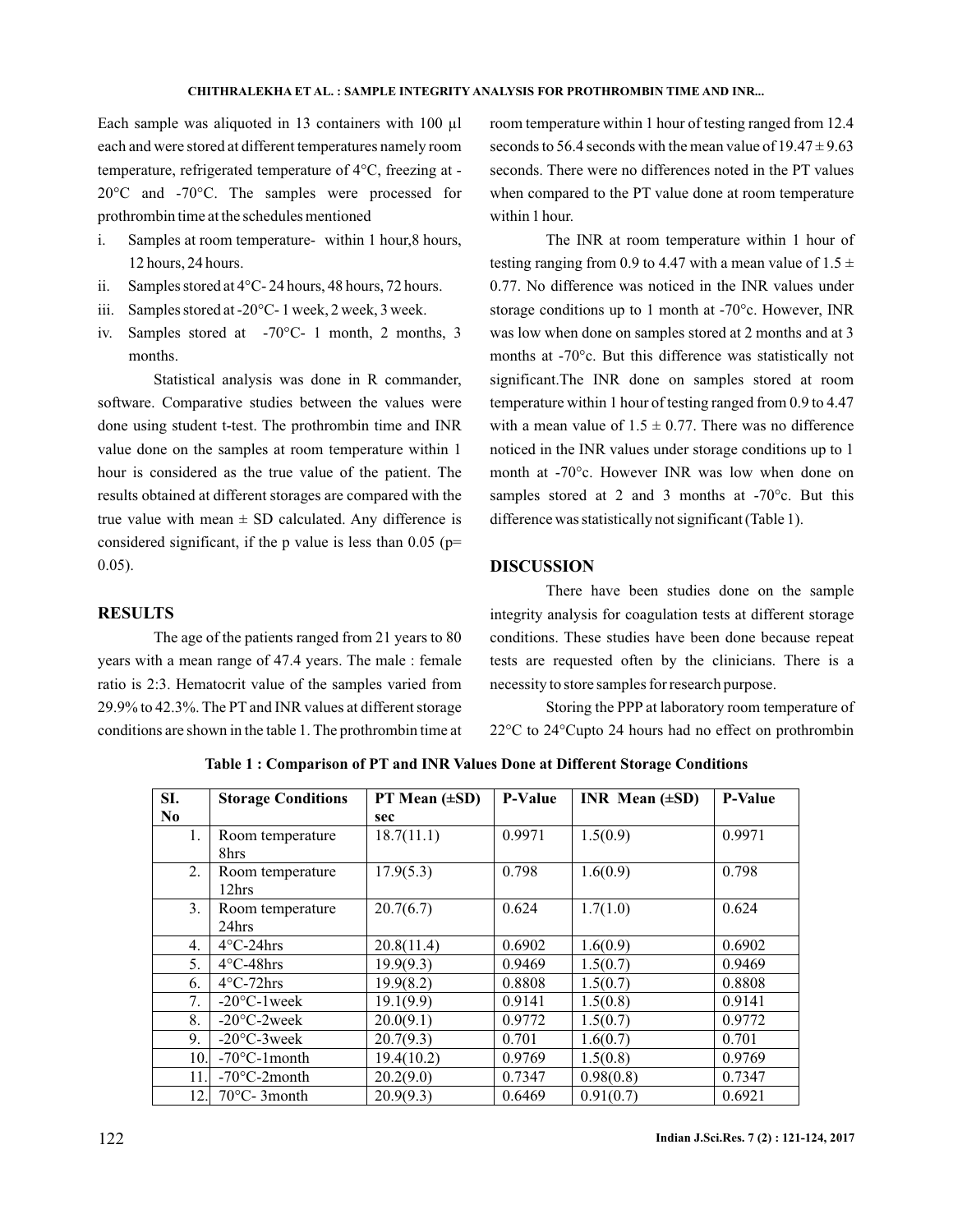time and INR. The same observation was noted by Matthes et.al when whole blood was stored up to 24 hours at room temperature(Matthes et al.,2011).But the study done in Nigeria showed significant difference with plasma stored at room temperature and at 4°c.However this study was carried out with semi-automated analyser.But he found difference at 8 hours and 24 hours(Sahgir et al.,2012).

Our study did not show any difference in PT and INR with refrigerated plasma samples at 4°c, up to 72 hours. It had been observed a 15% prolongation of PTwith thawed fresh frozen plasma after storage at 4°c for 2 weeks(Lamboo et al., 2007).Though this is done on thawed plasma, storage at 4°c did not show much effect on PT. It had been postulated earlier that PT became shorter at 4°c for the simple reason of activation of factor VII at lower temperature in siliconised tubes (Palmer and Gralnick, 1982, 1985).

Freezing the plasma at -20°c for up to 3 weeks and at -70°c up to3 months did not show any difference in PT. The INR done at -70°c at 2 months and 3 months showed mild reduction; however, this difference is statistically not significant. The study done by NA Hassan et.al showed storage of plasma at -20°c at 1 week prolonged PT (Hassan et al., 2013). But a study done at Manchester by Poller L et. al showed no significant prolongation of PT in coumarin plasma samples(Poller et al.,1999).The variations in PT differed from normal plasma and coumarin plasma as well with thromboplastin reagents like human based or rabbit based and also with the ISI value. The factors VII, V, X and II were stable on freezing for upto 3 months in a study. Storage at -74°c for up to 18 months showed only 10% variation, and 3% variation was noted due to freezing at - 20°c and -70°c in another study(Alesci et al.,2009).

Though it is advisable to perform prothrombin time and INR within 4 hours at room temperature of laboratory, our study like few other studies have shown no significant variation with storage of platelet poor plasma at room temperature up to 24 hours, refrigeration up to 72 hours and 2 months respectively. However, the variables like coumarin and other drug effect and the thromboplastin reagent and the ISI value may influence the values to a certain extent.

#### **CONCLUSION**

A laboratory based comparative study was conducted to analyse the sample integrity of PPP for prothrombin time and INR processed by fully automated coagulation analyser at different storage conditions. Randomly selected samples received in the laboratory within an hour period were separated for PPP, aliquoted and the PT and INR done within one hour of receipt of the samples. The values were used to compare the values obtained at 8 hours, 12 hours and 24 hours with aliquots stored at room temperature, 24 hours, 48 hours and 72 hours with aliquots stored at 4<sup>o</sup>c in the refrigerator, 1 week, 2 weeks and 3 weeks with aliquots freezed at -20°c and 1 month, 2 months and 3 months with aliquots freezed at - 70°c. There was no significant prolongation or shortening in the prothrombin time or INR with storage at room temperature up to 24 hours, refrigerated temperature up to 72 hours, freezing up to 2 months. However, more number of samples has to be evaluated with longer duration of storage, so that maximum storage time can be derived.

Limitations of the study being the clinical variables like anticoagulant or other drug effect were not studied. Also factor VII activity if studied would have thrown more light on the study.

### **REFERENCES**

- Alesci S., Borggrefe M. and Demfe C., 2009. Effect of freezing method and storage at -20c and -70c on PT, APTT &plasma fibrinogen levels. Throm Research, 124:121-126.
- Dacie, Laffan M. A., Manning R. and Lewis S. M., 2012. Investigation of hemostasis, chapter 18 : Practical hematology, 11<sup>th</sup> ed. Edinburgh: Churchill livingstone : 393-445.
- Hassan N.A.,Ali E.W., Mohammed N.A., Ibrahim I. K. and Khalil H. B., 2013. The Effect of Freezing Storage of Citrated Plasma on Prothrombin Time and Activated Partial Thromboplastin Time. Asian Journal of Biomedical and Pharmaceutical Sciences, 3:18-19.